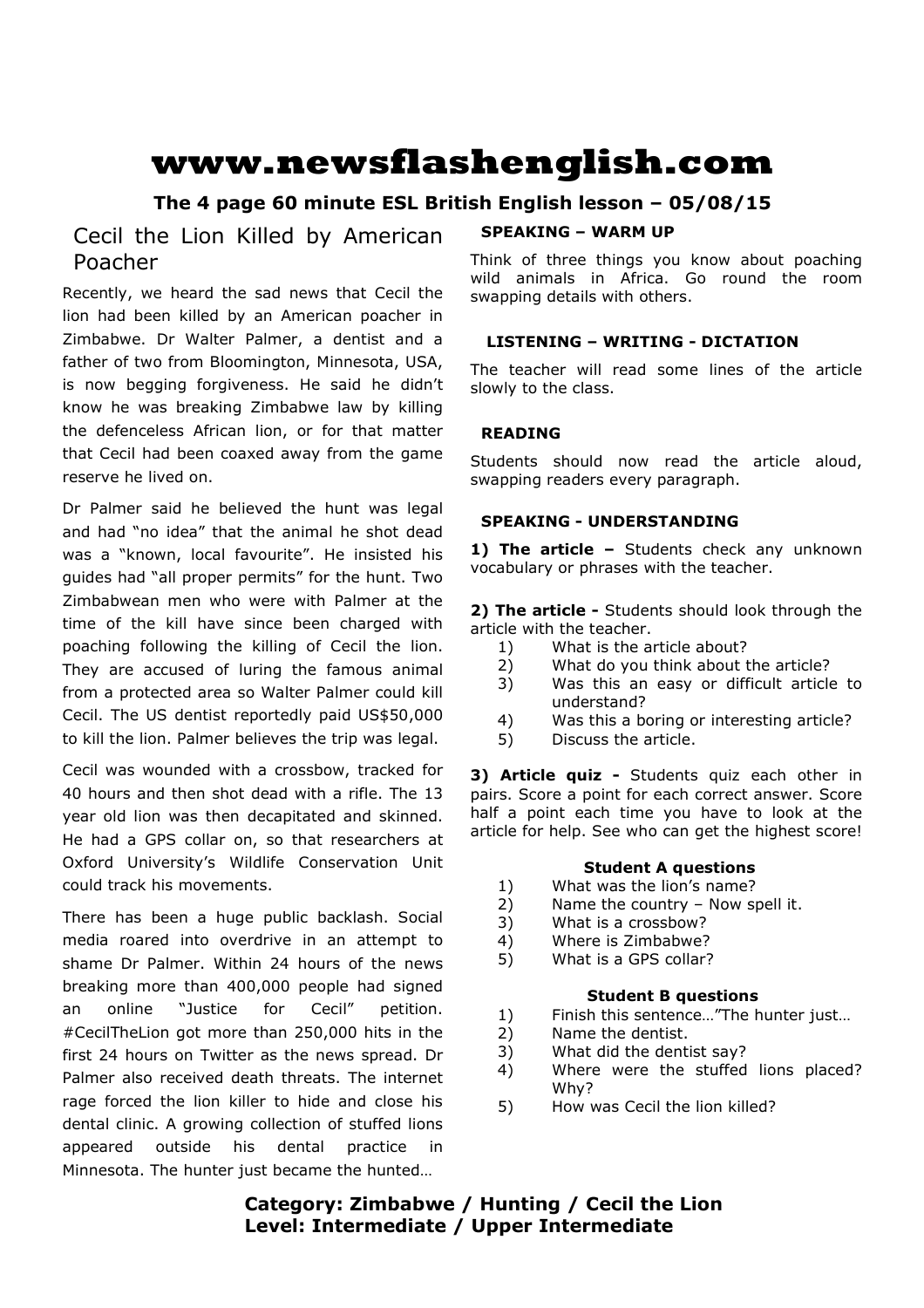#### **WRITING / SPEAKING**

*In pairs.* On the board write as many words as you can to do with **'Cecil the lion***'***.** *One-two minutes.* Compare with other teams. Using your words compile a short dialogue together.

#### **WRITING / SPEAKING**

*In pairs* - think of 20 different animals you might see in a game reserve. Discuss together.

*The teacher will choose some pairs to discuss and compare the class's findings.* 

#### **SPEAKING – ROLEPLAY - GAME**

*In groups in a circle* - Play the following game:

*"I went to an African game reserve and I saw…"* 

Students repeat what was previously said then add one more suggestion. Forget a previously said word and you are eliminated! Good luck! *10 mins max.* 

#### **DISCUSSION**

#### **Student A questions**

- 1) What do you think of what you've read?
- 2) Was the dentist right to kill the lion? Explain.
- 3) Should hunting be banned? Explain.
- 4) Why has there been a huge public backlash over Cecil the lion's death?
- 5) What will happen to Dr Palmer?
- 6) Would you like to go to Zimbabwe to hunt and kill a lion? Explain.
- 7) Would you like to go on safari in Africa? Explain.
- 8) What can you do to help animals like Cecil survive?
- 9) Why was the American hunter allowed to kill Cecil the lion?
- 10) Have you learnt anything in today's English lesson?

#### **SPEAKING – ROLEPLAY 1**

*In groups.* One of you is the interviewer. The others are one of the following people. You are in the *Discussion FM* radio studio in London. Today's interview is about: *Cecil the Lion killed by American Poacher.*

- 1) Dr Walter Palmer.
- 2) A Zimbabwe government spokesperson.
- 3) Someone from the Oxford University Wildlife Conservation Unit.
- 4) Someone who uses social media and who is against animals like Cecil being killed.

*The teacher will choose some groups to roleplay their interview in front of the class.* 

#### **SPEAKING - DISCUSSION**

*Allow 10 minutes* – As a class.

*Discuss the following…* 

Poaching in Africa – Is it right? Yes / No

*The teacher can moderate the session.*

#### **DISCUSSION**

#### **Student B questions**

- 1) Did the headline make you want to read the article?
- 2) What has been the reaction in your country about the death of Cecil the lion?
- 3) Should foreign hunters be banned from hunting wildlife in Africa?
- 4) Why do some people like to kill defenceless animals with guns?
- 5) What will happen to Dr Palmer's dental practice?
- 6) Is it right that someone can pay US\$50,000 to kill a lion?
- 7) Why do people like Palmer get a thrill from killing defenceless wild animals?
- 8) Would you kill a wild animal like a lion?
- 9) Do you know of any other poachers who killed African animals illegally?
- 10) Did you like this discussion?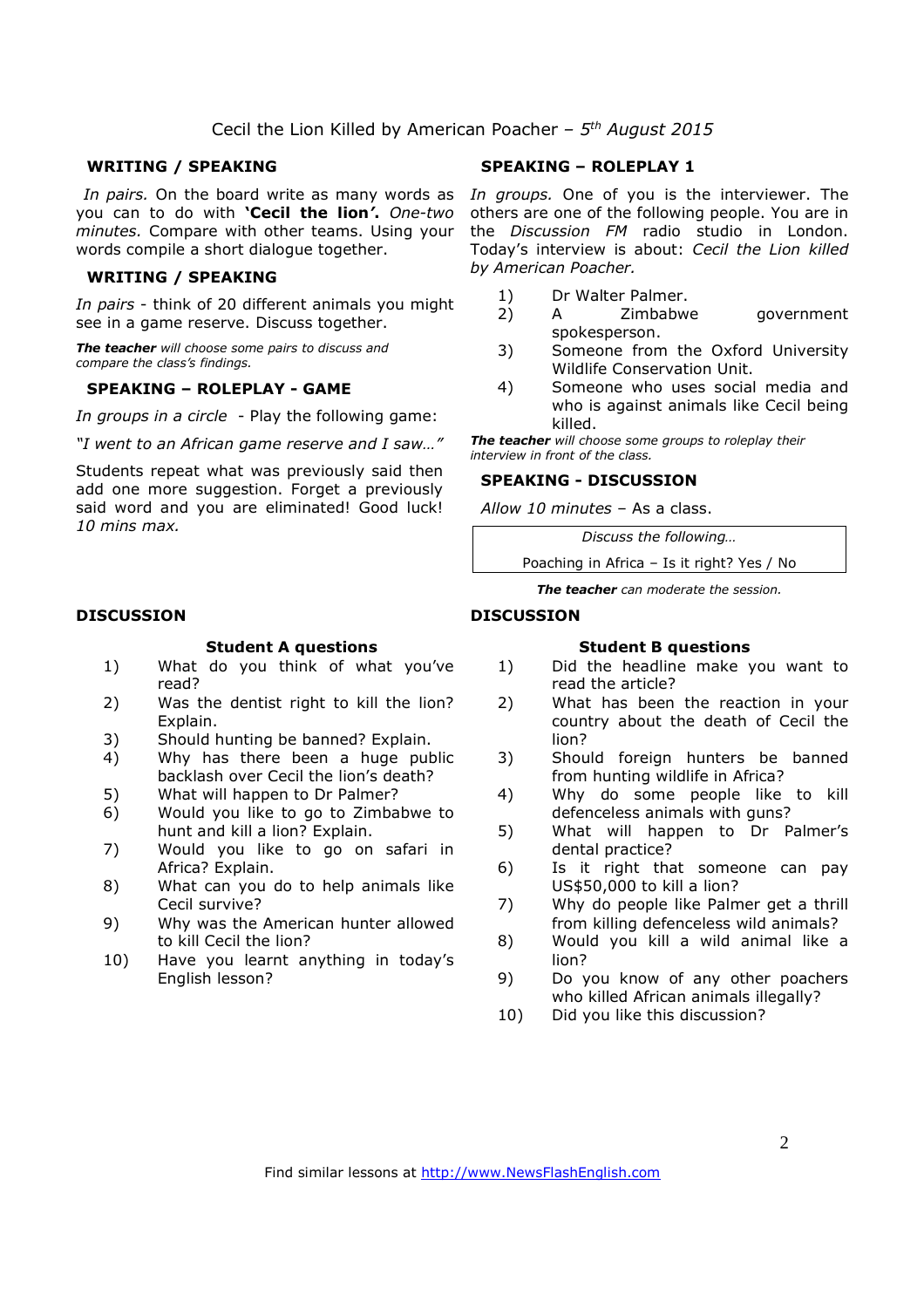#### **Cecil the Lion Killed by American Poacher**

Recently, we heard the sad news that Cecil the lion had been killed by an American poacher in Zimbabwe. Dr Walter Palmer, a  $(1)$  and a father of two from Bloomington, Minnesota, USA, is now begging (2) . He said he didn't know he was breaking Zimbabwe law by killing the (3) African (4)\_\_, or for that matter that Cecil had been coaxed away from the game reserve he lived on.

Dr Palmer said he believed the hunt was legal and had "no idea" that the animal he shot dead was a "known, local favourite". He insisted his guides had "all proper  $(5)$  " for the  $(6)$ . Two Zimbabwean men who were with Palmer at the time of the (7) have since been charged with (8) following the killing of Cecil the lion. They are accused of luring the famous animal from a protected area so Walter Palmer could kill Cecil. The US dentist reportedly paid US\$50,000 to kill the lion. Palmer believes the trip was legal.

### *lion / hunt / kill / defenceless / dentist / permits / poaching / forgiveness*

Cecil was wounded with a  $(1)$ , tracked for 40 hours and then shot dead with a  $(2)$ . The 13 year old lion was then decapitated and skinned. He had a GPS collar on, so that researchers at Oxford University's Wildlife Conservation Unit could track his movements.

There has been a huge public  $(3)$ . Social media roared into (4) in an attempt to shame Dr Palmer. Within 24 hours of the news breaking more than 400,000 people had signed an online "Justice for Cecil" (5) . #CecilTheLion got more than 250,000 hits in the first 24 hours on Twitter as the news spread. Dr Palmer also received death threats. The internet  $(6)$  forced the lion killer to  $(7)$  and close his dental clinic. A growing collection of stuffed lions appeared outside his dental practice in Minnesota. The (8)\_ just became the hunted...

#### *rage / hunter / backlash / crossbow / rifle / petition / hide / overdrive*

# **GAP FILL: READING GAP FILL: GRAMMAR**

#### **Cecil the Lion Killed by American Poacher**

Recently, (1) beard the sad news that Cecil the lion had been killed by an American poacher in Zimbabwe. Dr Walter Palmer, a dentist and a father of two from Bloomington, Minnesota, USA, is now begging forgiveness. (2)\_ said he didn't know he was breaking Zimbabwe law (3) killing the defenceless African lion, or for that matter that Cecil had been coaxed away from the game reserve he lived on.

Dr Palmer said he believed the hunt was legal and had "no idea" that the animal he shot dead was a "known, local favourite". He insisted (4)\_\_ guides had "all proper permits" (5) the hunt. Two Zimbabwean men (6)\_\_ were with Palmer at the time (7)\_\_ the kill have since been charged with poaching following the killing of Cecil the lion. They are accused of luring the famous animal from a protected area (8) \_ Walter Palmer could kill Cecil. The US dentist reportedly paid US\$50,000 to kill the lion. Palmer believes the trip was legal.

#### *we / of / by / he / so / for / who / his /*

Cecil was wounded (1) \_ a crossbow, tracked for 40 hours and (2) \_ shot dead with a rifle. The 13 year old lion was then decapitated and skinned. He had a GPS collar on, so (3)\_\_ researchers at Oxford University's Wildlife Conservation Unit could track his movements.

There has been a huge public backlash. Social media roared (4) overdrive in an attempt to shame Dr Palmer. Within 24 hours of the news breaking more (5)\_\_ 400,000 people had signed an online "Justice for Cecil" petition. #CecilTheLion got (6) than 250,000 hits in the first 24 hours on Twitter as the news spread. Dr Palmer (7)\_\_ received death threats. The internet rage forced the lion killer to hide and close his dental clinic. A growing collection of stuffed lions appeared outside his dental practice in Minnesota. The hunter (8) became the hunted...

#### *just / more / than / into / then / that / with / also*